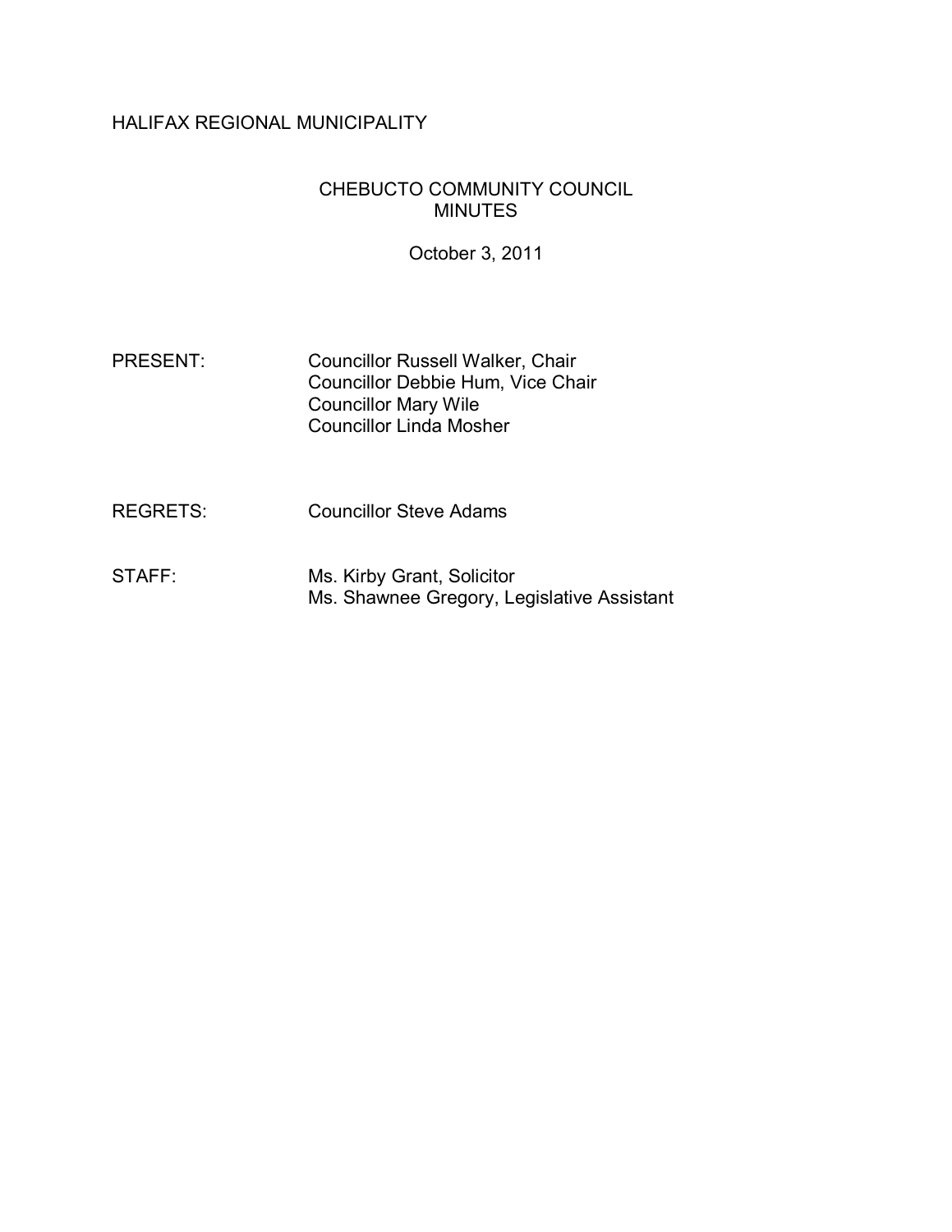# TABLE OF CONTENTS

| 1.  |                                                               | <b>CALL TO ORDER.</b>                                                    |  |  |
|-----|---------------------------------------------------------------|--------------------------------------------------------------------------|--|--|
| 2.  |                                                               | APPROVAL OF MINUTES - August 8 & September 13, 2011  4                   |  |  |
| 3.  | APPROVAL OF THE ORDER OF BUSINESS AND APPROVAL OF ADDITIONS   |                                                                          |  |  |
|     |                                                               |                                                                          |  |  |
| 4.  |                                                               |                                                                          |  |  |
|     | 4.1                                                           |                                                                          |  |  |
|     |                                                               | 4.1.1 J.L. Ilsley High School - Campus Opportunity  4                    |  |  |
|     |                                                               | 4.1.2 Keefe Drive – Emergency Concerns Due to Road Construction and      |  |  |
|     |                                                               |                                                                          |  |  |
|     |                                                               |                                                                          |  |  |
|     |                                                               |                                                                          |  |  |
|     |                                                               | 4.1.5 Sale of Land, Bayers Lake Business Park RFP#10-063 5               |  |  |
|     |                                                               | 4.1.6 Graffiti on Chain of Lakes Trail - Northwest Arm Overpass 5        |  |  |
|     |                                                               |                                                                          |  |  |
|     |                                                               |                                                                          |  |  |
|     |                                                               | 4.1.9 Beech Tree Infestation on HRM Owned Trees- Fairmount               |  |  |
|     |                                                               | 4.1.10 Preserving or Establishing Formal HRM Owned Mountain Bike         |  |  |
|     |                                                               |                                                                          |  |  |
| 5.  |                                                               |                                                                          |  |  |
| 6.  |                                                               |                                                                          |  |  |
| 7.  |                                                               |                                                                          |  |  |
| 8.  |                                                               |                                                                          |  |  |
|     | 8.1                                                           |                                                                          |  |  |
|     | 8.2                                                           |                                                                          |  |  |
|     |                                                               | 8.2.1 Appeal of the Development Officer's Decision to Refuse an          |  |  |
|     |                                                               |                                                                          |  |  |
| 9.  | Application for a Variance at 91 Douglas Crescent, Halifax  6 |                                                                          |  |  |
|     | 9.1                                                           |                                                                          |  |  |
|     | 9.2                                                           |                                                                          |  |  |
|     |                                                               |                                                                          |  |  |
|     | 9.3                                                           |                                                                          |  |  |
|     |                                                               | $\overline{7}$                                                           |  |  |
| 10. | 10.1                                                          |                                                                          |  |  |
|     |                                                               | 10.1.1 Case 17001: Discharging Agreement - Royal Hemlocks, Halifax 7     |  |  |
|     |                                                               |                                                                          |  |  |
|     |                                                               | 10.1.2 Case 01254: MPS/LUB Amendments and Development                    |  |  |
|     |                                                               | Agreement, 3620 Dutch Village Road, Halifax 8                            |  |  |
|     | 10.2                                                          |                                                                          |  |  |
|     |                                                               | 10.2.1 Deadman's Island - National Historic Site Application, Memorials, |  |  |
|     |                                                               | and 200th Anniversary of the War of 1812 - Councillor Mosher  9          |  |  |
|     |                                                               | 10.2.2 Pocket Park - Crown Drive and Brook Street - Private Property and |  |  |
|     |                                                               |                                                                          |  |  |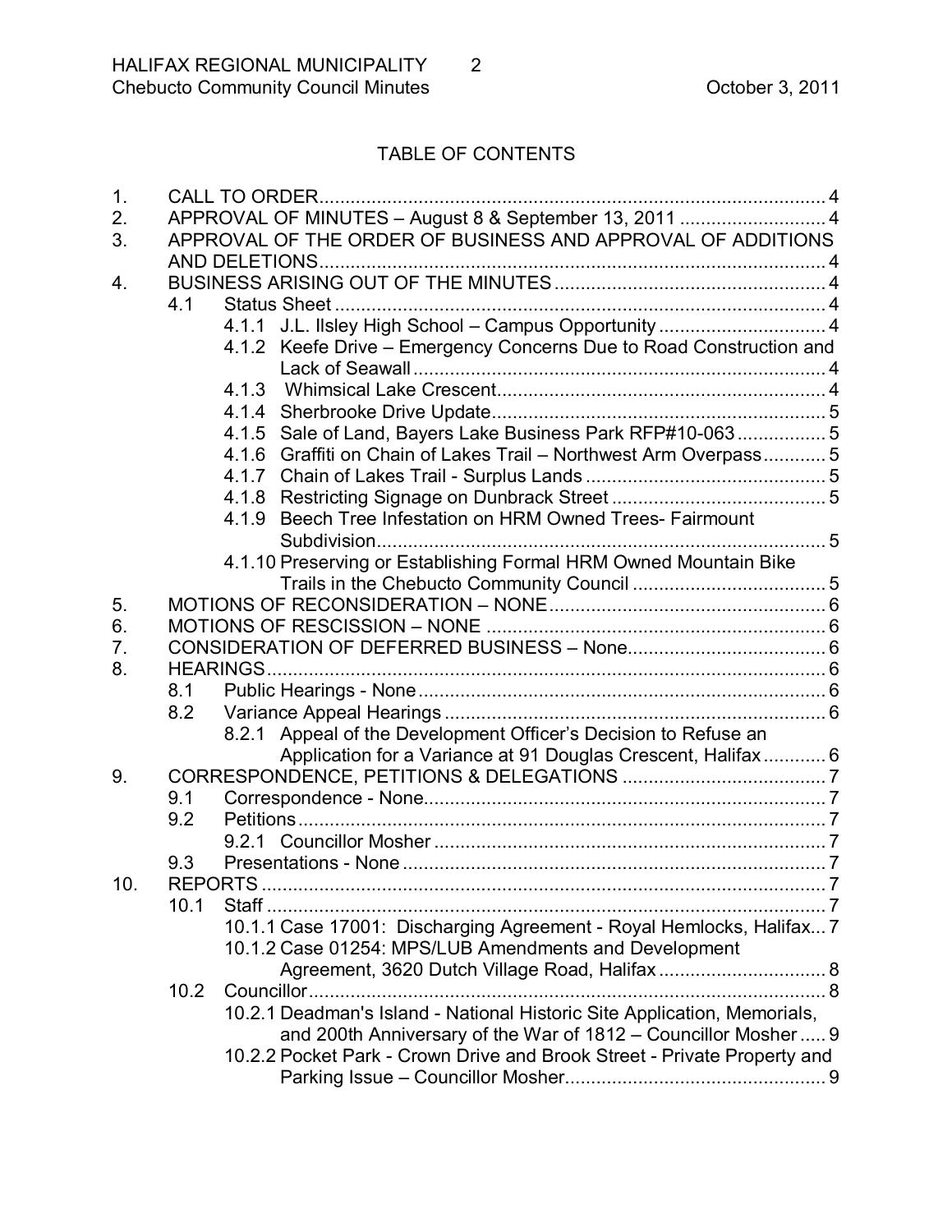| 10.2.4 100th Anniversary of the Completion of the Memorial Tower - Sir   |  |
|--------------------------------------------------------------------------|--|
|                                                                          |  |
|                                                                          |  |
|                                                                          |  |
| 11.                                                                      |  |
| 12.                                                                      |  |
| 12.1 Public Right Away (Tow Path) on the Northwest Arm - Maintenance and |  |
|                                                                          |  |
| 12.2 Request to Amend the C-1 Zone to Remove R-4 Uses Under the Mainland |  |
|                                                                          |  |
| 13.                                                                      |  |
| 14.                                                                      |  |
| 15.                                                                      |  |
| 16.                                                                      |  |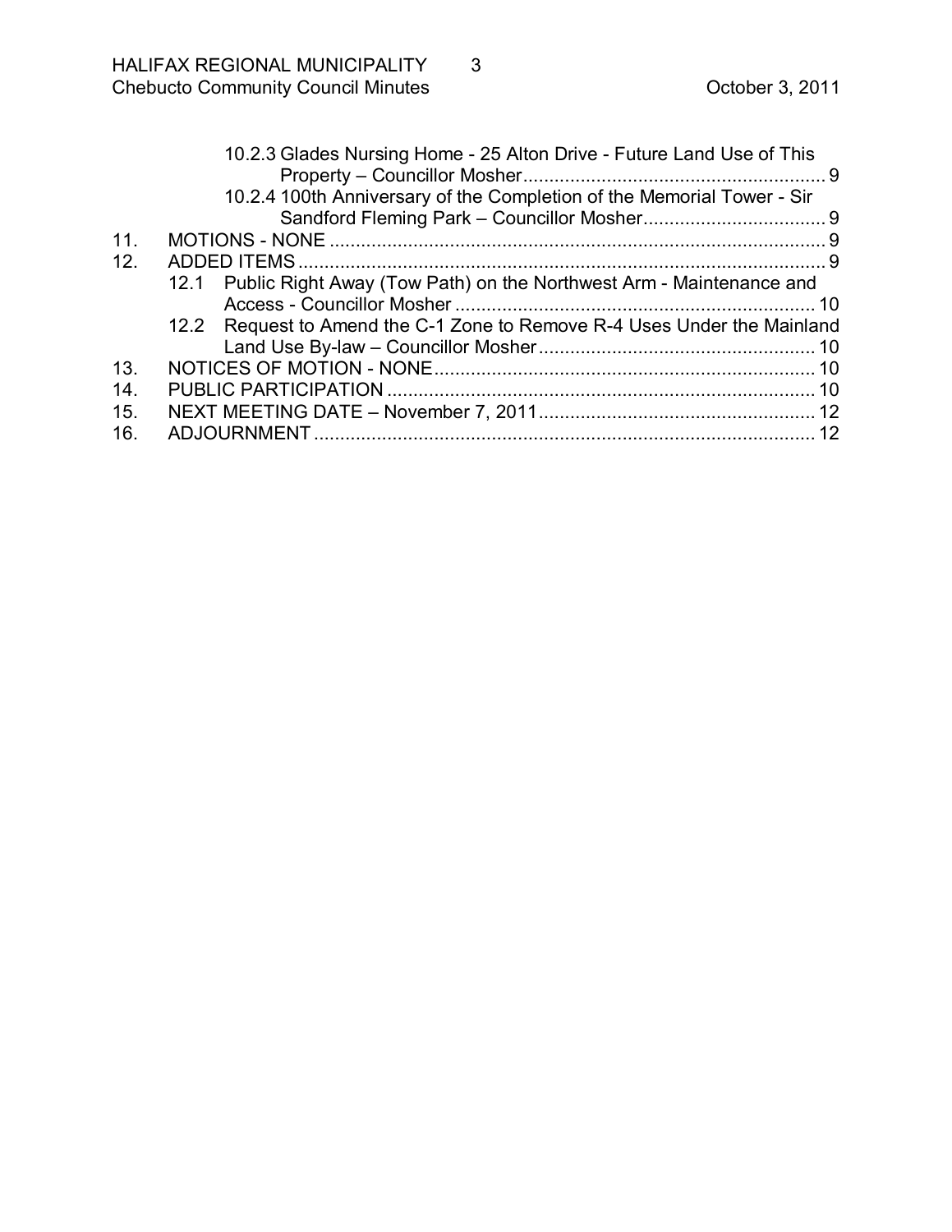# <span id="page-3-0"></span>**1. CALL TO ORDER**

The Chair called the meeting to order at 7:01 p.m. in the Keshen Goodman Library, Halifax.

# <span id="page-3-1"></span>**2. APPROVAL OF MINUTES – August 8 & September 13, 2011**

**MOVED by Councillor Mosher, seconded by Councillor Hum that the minutes of August 8 & September 13, 2011 be approved as presented. MOTION PUT AND PASSED.** 

### <span id="page-3-2"></span>**3. APPROVAL OF THE ORDER OF BUSINESS AND APPROVAL OF ADDITIONS AND DELETIONS**

Addition:

- 12.1 Public Right Away (Tow Path) on the Northwest Arm Maintenance and Access -Councillor Mosher
- 12.2 Request to Amend the C-1 Zone to Remove R-4 Uses Under the Mainland Land Use By-law – Councillor Mosher

## **MOVED by Councillor Wile, seconded by Councillor Hum that the agenda be accepted as amended. MOTION PUT AND PASSED.**

## <span id="page-3-3"></span>**4. BUSINESS ARISING OUT OF THE MINUTES**

## <span id="page-3-4"></span>**4.1 Status Sheet**

## <span id="page-3-5"></span>**4.1.1 J.L. Ilsley High School – Campus Opportunity**

As there was no update, Councillor Mosher requested that this item remain on the Status Sheet.

## <span id="page-3-6"></span>**4.1.2 Keefe Drive – Emergency Concerns Due to Road Construction and Lack of Seawall**

As there was no update, Councillor Mosher requested that this item remain on the Status Sheet.

## <span id="page-3-7"></span>**4.1.3 Whimsical Lake Crescent**

An information report dated August 11, 2011 was before Community Council.

**MOVED by Councillor Mosher, seconded by Councillor Wile that Chebucto Community Council accept the information report dated August 11, 2011 and remove this item from the Status Sheet. MOTION PUT AND PASSED.**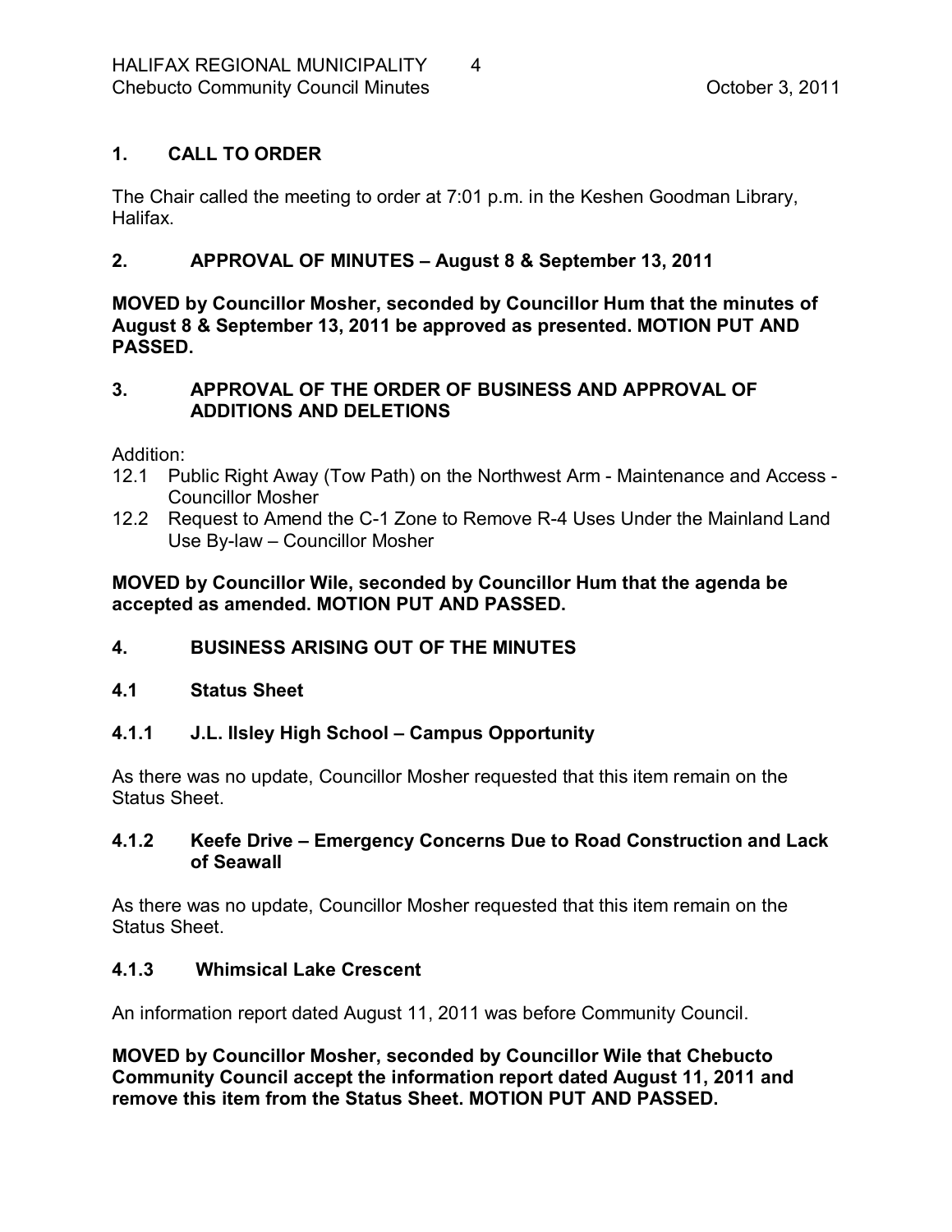## <span id="page-4-0"></span>**4.1.4 Sherbrooke Drive Update**

As there was no update, Councillor Hum requested that this item remain on the Status Sheet.

### <span id="page-4-1"></span>**4.1.5** Sale of Land, Bayers Lake Business Park RFP#10-063

An information report dated September 1, 2011 was before Community Council.

### **MOVED by Councillor Wile, seconded by Councillor Mosher that Chebucto Community Council accept the information report dated September 1, 2011 and remove this item from the Status Sheet**. **MOTION PUT AND PASSED.**

### <span id="page-4-2"></span>**4.1.6 Graffiti on Chain of Lakes Trail – Northwest Arm Overpass**

As there was no update, Councillor Mosher requested that this item remain on the Status Sheet.

### <span id="page-4-3"></span>**4.1.7 Chain of Lakes Trail Surplus Lands**

As there was no update, Councillor Mosher requested that this item remain on the Status Sheet.

## <span id="page-4-4"></span>**4.1.8 Restricting Signage on Dunbrack Street**

Councillor Hum indicated that she hoped to have further information at the next meeting as she would soon be conducting a walk about with staff; noting that Councillors Wile and Walker would be included as well.

This item will remain on the Status Sheet.

## <span id="page-4-5"></span>**4.1.9 Beech Tree Infestation on HRM Owned Trees Fairmount Subdivision**

An information report dated September 6, 2011 was before Community Council.

Councillor Mosher indicated that the information report dated September 6, 2011 was inconclusive and requested that this item remain on the Status Sheet pending further information.

### <span id="page-4-6"></span>**4.1.10 Preserving or Establishing Formal HRM Owned Mountain Bike Trails in the Chebucto Community Council**

As there was no update, Councillor Mosher requested that this item remain on the Status Sheet.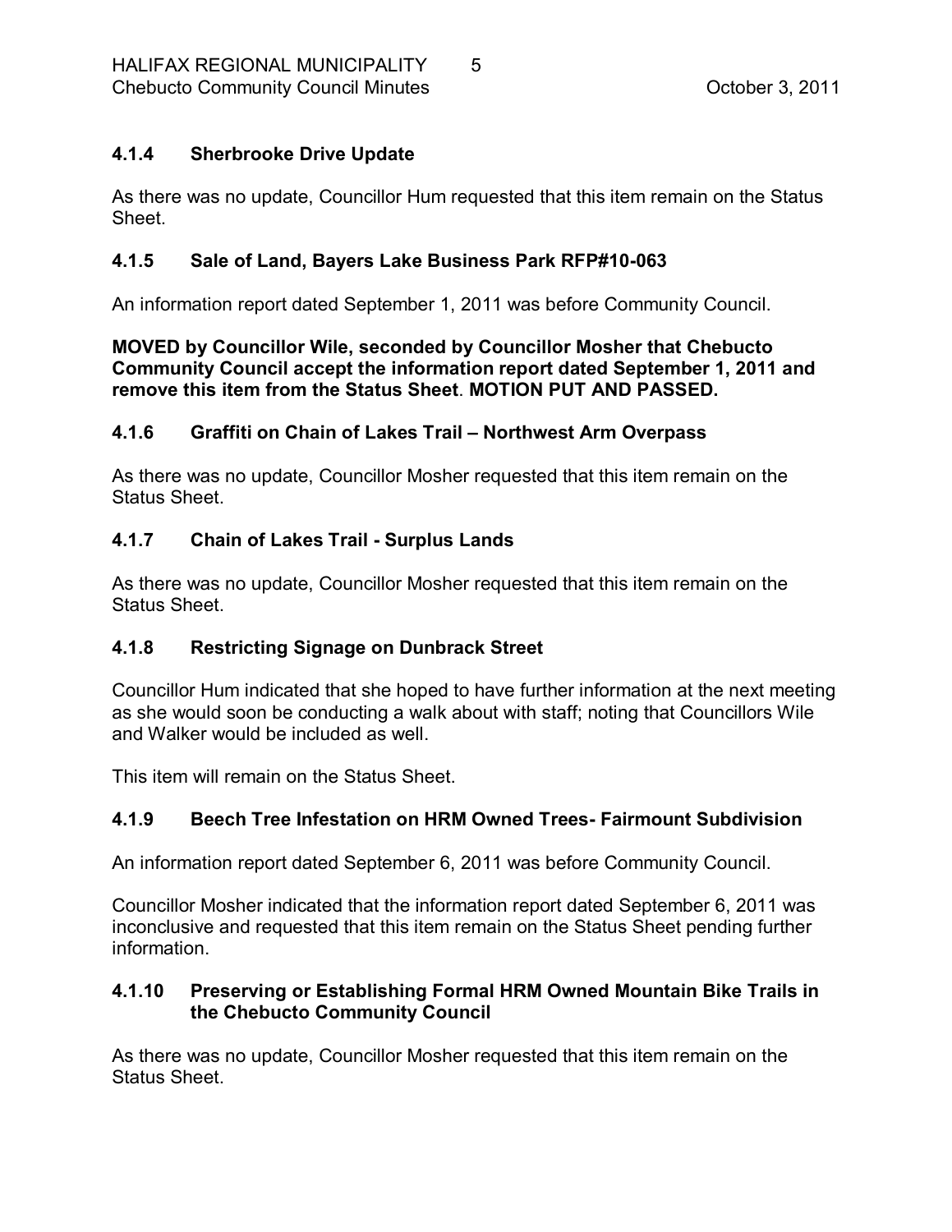- <span id="page-5-0"></span>**5. MOTIONS OF RECONSIDERATION – NONE**
- <span id="page-5-1"></span>**6. MOTIONS OF RESCISSION – NONE**
- <span id="page-5-2"></span>**7. CONSIDERATION OF DEFERRED BUSINESS – None**
- <span id="page-5-3"></span>**8. HEARINGS**
- <span id="page-5-4"></span>**8.1 Public Hearings None**
- <span id="page-5-5"></span>**8.2 Variance Appeal Hearings**
- <span id="page-5-6"></span>**8.2.1 Appeal of the Development Officer's Decision to Refuse an Application for a Variance at 91 Douglas Crescent, Halifax**

A report dated September 26, 2011 was before Community Council.

A memorandum dated September 12, 2011 was submitted.

Ms. Brenda Seymour, Development Technician, provided on the presentation on the Appeal of the Development Officer's Decision to Refuse an Application for a Variance at 91 Douglas Crescent, Halifax.

The Chair reviewed the Rules of Procedure for Variance Appeal Hearings and opened the hearing for the Appeal of the Development Officer's Decision to Refuse an Application for a Variance at 91 Douglas Crescent, Halifax.

**Mr. David Seller**, Applicant, 91 Douglas Crescent, advised that he and his wife had bought their home at 91 Douglas Crescent approximately six months ago and decided to replace the deck as it was substandard. He indicated that the first question he asked the contractor was how close to the property line he could build and that he was told four feet; noting he designed the deck as he is an engineer. Mr. Seller stated that his wife's cousin, who was also a contractor, also told him that the setback was four feet and that, since the deck was already built, he did not require a permit for an extension; noting that it was a neighbour who advised him to check with HRM once the footings for the deck had already been installed. Mr. Seller stated that he apologised in his appeal letter as he did not mean to break the law; advising that he was told there would be a one week turn around for response, however, due to employee vacations, he did not hear back in that time and he started building. He indicated that it was not until the latter part of August that he received a phone call from HRM questioning the cantilever beam and he responded that he had already spoken to someone as well as having reviewed this with HRM engineering staff in July. In closing, Mr. Seller advised that he had gotten signatures of approval from everyone within 30 metres of his home and had a letter from his next door neighbour as well.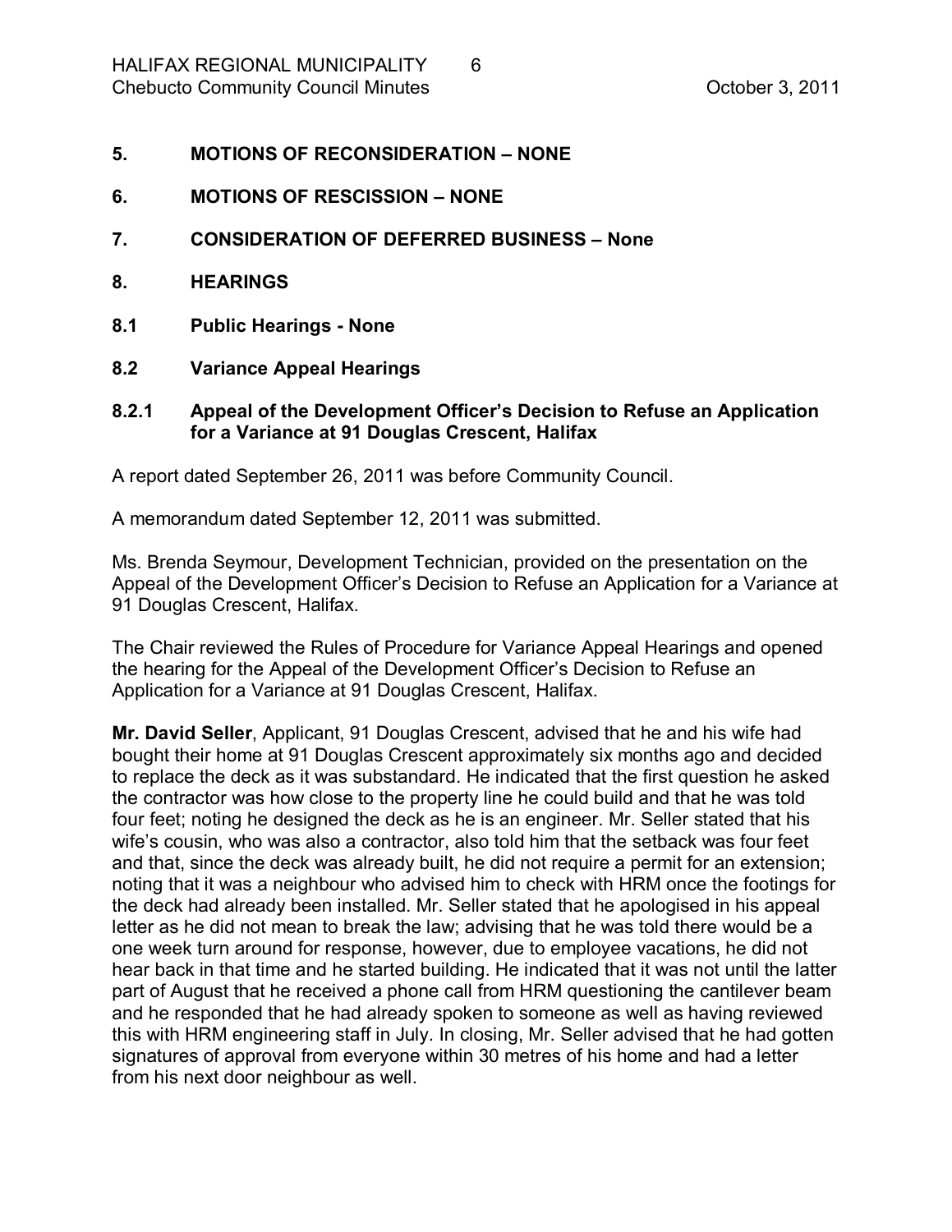The Chair called three times for additional speakers. Hearing none, the following motion was passed:

**MOVED by Councillor Wile, seconded by Councillor Hum that the Variance Appeal Hearing be closed. MOTION PUT AND PASSED.** 

#### **MOVED by Councillor Hum, seconded by Councillor Mosher that Chebucto Community Council uphold the Development Officer's decision to refuse the variance.**

Discussion on the motion ensued.

Councillor Hum advised that Community Council had three strict criterions as set out in part 250(3) of the Halifax Municipal Charter where they were able to approve variances and, unfortunately, this appeal did not meet two of the three requirements.

Councillor Mosher referenced the submitted memorandum which included the correspondence from Mr. Seller to his neighbours. She advised that, contrary to a statement made in the correspondence, HRM had not recently changed its setback requirement from eight metres and; therefore, his neighbours had signed based on inaccurate information.

#### **MOTION PUT AND PASSED.**

- <span id="page-6-0"></span>**9. CORRESPONDENCE, PETITIONS & DELEGATIONS**
- <span id="page-6-1"></span>**9.1 Correspondence None**
- <span id="page-6-2"></span>**9.2 Petitions**

#### <span id="page-6-3"></span>**9.2.1 Councillor Mosher**

Councillor Mosher submitted a petition containing 93 signatures on behalf of the residents of Fairmount who are opposed to an R3 development on Palmer Hill Road as it is not compatible with the Fairmount subdivision and would negatively affect the integrity of the existing neighbourhood.

- <span id="page-6-4"></span>**9.3 Presentations None**
- <span id="page-6-5"></span>**10. REPORTS**
- <span id="page-6-6"></span>**10.1 Staff**

#### <span id="page-6-7"></span>**10.1.1 Case 17001: Discharging Agreement Royal Hemlocks, Halifax**

A report dated September 19, 2011 was before Community Council.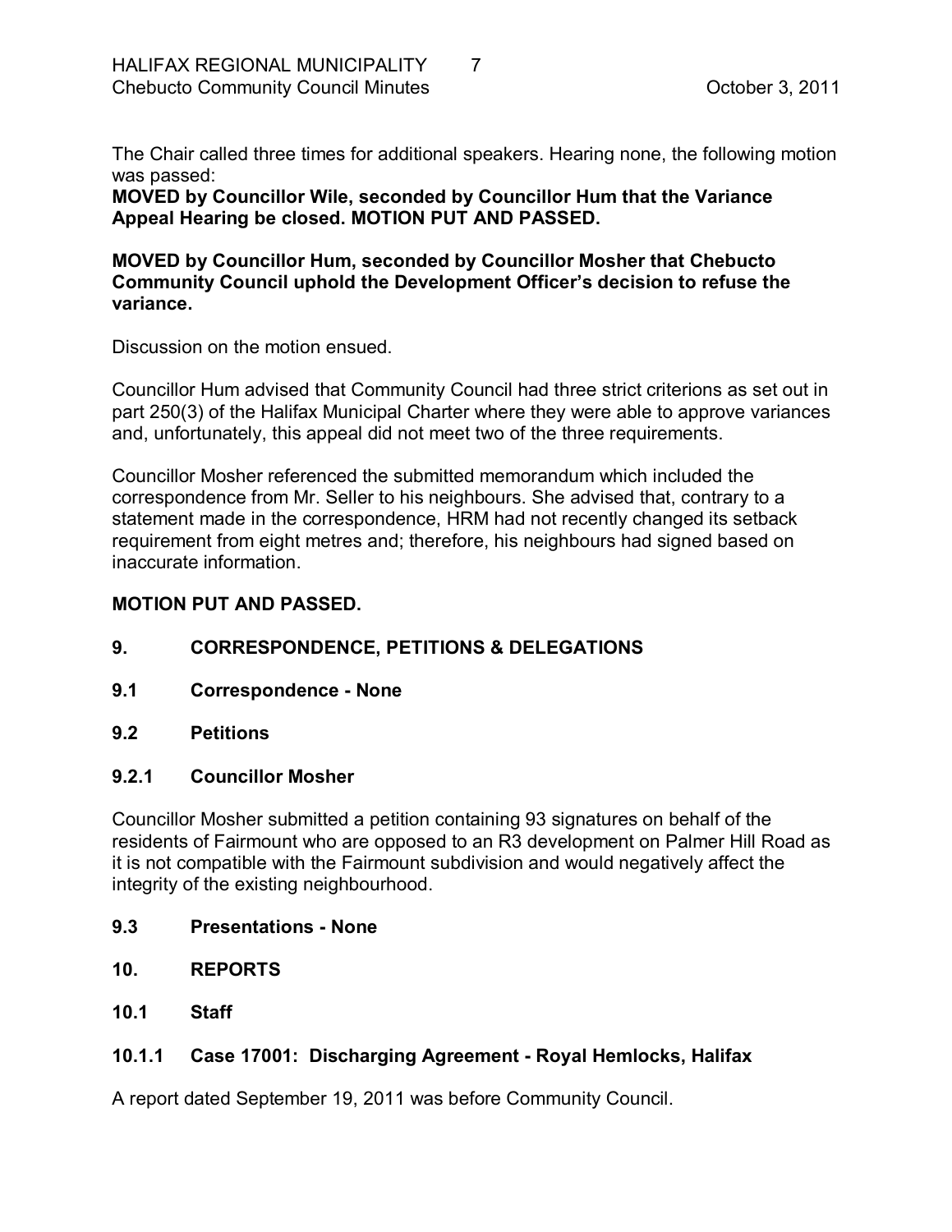**MOVED by Councillor Hum, seconded by Councillor Wile that Chebucto Community Council:**

- **1. By resolution, approve the discharging agreement, presented as Attachment A to the report dated September 19, 2011, for lands located at the intersection of Larry Uteck Blvd. and Bedford Highway in Halifax; and**
- **2. Require the agreement be signed by the property owner within 120 days, or any extension thereof granted by Council on request of the property owner, from the date of final approval by Council and any other bodies as necessary, including applicable appeal periods, whichever is later; otherwise this approval will be void and obligations arising hereunder shall be at and end.**

#### **MOTION PUT AND PASSED.**

<span id="page-7-0"></span>**10.1.2 Case 01254: MPS/LUB Amendments and Development Agreement, 3620 Dutch Village Road, Halifax**

A report dated September 20, 2011 was before Community Council.

**MOVED by Councillor Mosher, seconded by Councillor Hum that Chebucto Community Council:**

- **1. Move Notice of Motion to consider approval of the proposed Development Agreement contained in Attachment B to allow for a mixed use development, and schedule a joint public hearing with Halifax Regional Council; and**
- **2. Recommend that Regional Council give First Reading to the proposed amendments to the Halifax Municipal Planning Strategy and the Halifax Mainland Land Use Bylaw contained in Attachment A of the staff report dated September 20, 2011 and schedule a joint public hearing with Chebucto Community Council.**

#### **MOTION PUT AND PASSED.**

Councillor Mosher advised the public that all correspondence regarding this matter should be forwarded to the Municipal Clerk's Office to be circulated to all members of Council at the upcoming Public Hearing.

#### <span id="page-7-1"></span>**10.2 Councillor**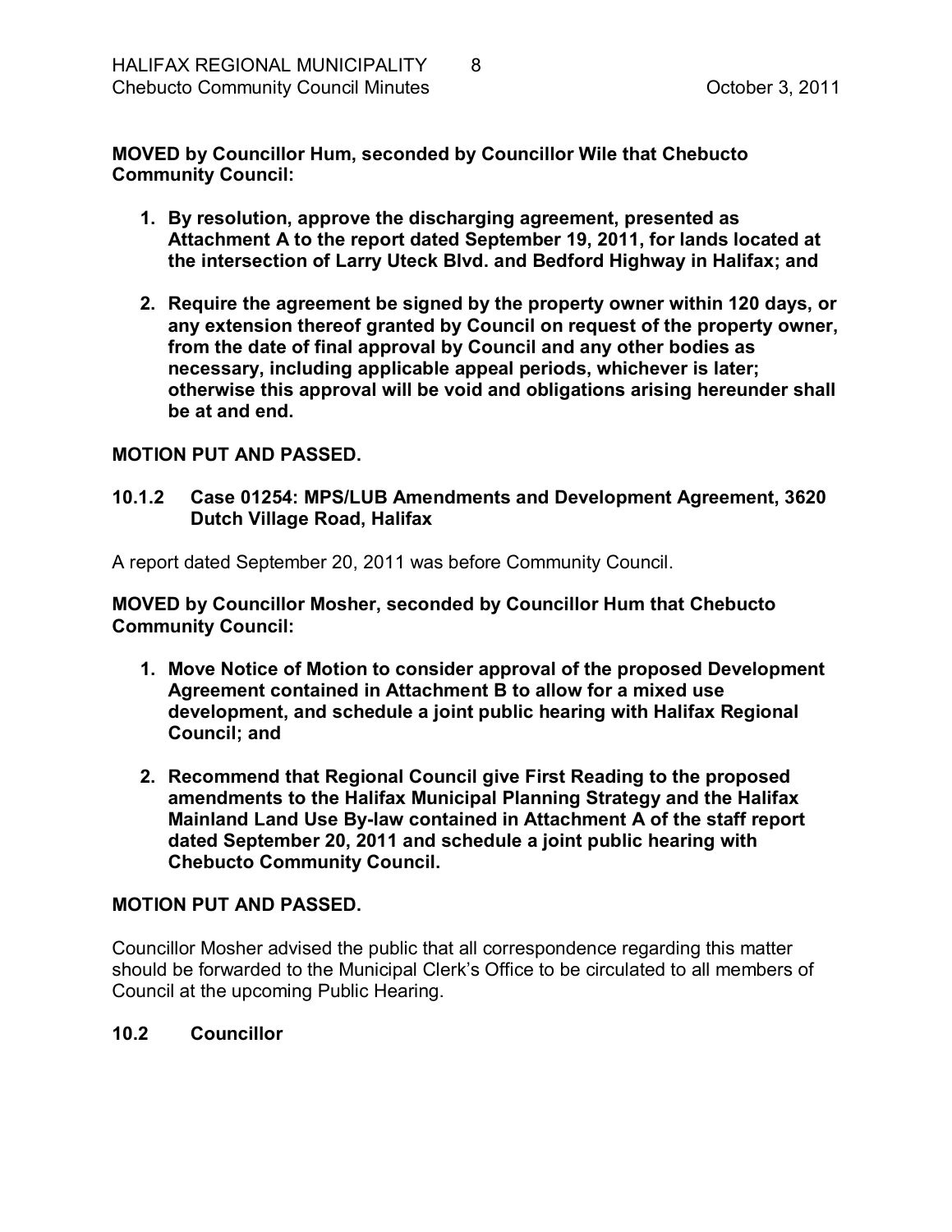### <span id="page-8-0"></span>**10.2.1 Deadman's Island National Historic Site Application, Memorials, and 200th Anniversary of the War of 1812 – Councillor Mosher**

**MOVED by Councillor Mosher, seconded by Councillor Wile passed that Chebucto Community Council endorse HRM staff to liaise with the various stakeholders to determine the appropriate commemoration of the Bicentennial of the War of 1812, and make an application to the Department of Canadian Heritage for funding based on the recommended approach. MOTION PUT AND PASSED.** 

<span id="page-8-1"></span>**10.2.2 Pocket Park Crown Drive and Brook Street Private Property and Parking Issue – Councillor Mosher**

**MOVED by Councillor Mosher, seconded by Councillor Wile that Chebucto Community Council endorse the appropriate HRM Parks and Real Estate staff to assess the purchase of the privately owned corner parcel at the intersection of Crown Drive and Brook Street in order to complete the park and/or offer handicap on street parking and assessable access to the Chain of Lakes Trail. MOTION PUT AND PASSED.** 

### <span id="page-8-2"></span>**10.2.3 Glades Nursing Home 25 Alton Drive Future Land Use of This Property – Councillor Mosher**

Councillor Mosher indicated that this facility was no longer going to be used as a provincially granted nursing home and the residents would be moving to two facilities by March 2012. She stated that residents in the area were concerned about the future redevelopment potential of this parcel which was currently zoned Parks & Institutional.

**MOVED by Councillor Mosher, seconded by Councillor Wile that Chebucto Community Council request an information report from Planning staff describing the existing zoning and the by right potential as well as the process that would be followed should the property owner of 25 Alton Drive wish to rezone this parcel of land. MOTION PUT AND PASSED.** 

<span id="page-8-3"></span>**10.2.4 100th Anniversary of the Completion of the Memorial Tower Sir Sandford Fleming Park – Councillor Mosher** 

**MOVED by Councillor Mosher, seconded by Councillor Hum that Chebucto Community Council request a report as to the potential funding grants available to commemorate the 100 th anniversary of the completion of the Memorial Tower and also an update on the status of the restoration of the Tower. MOTION PUT AND PASSED.** 

- <span id="page-8-4"></span>**11. MOTIONS NONE**
- <span id="page-8-5"></span>**12. ADDED ITEMS**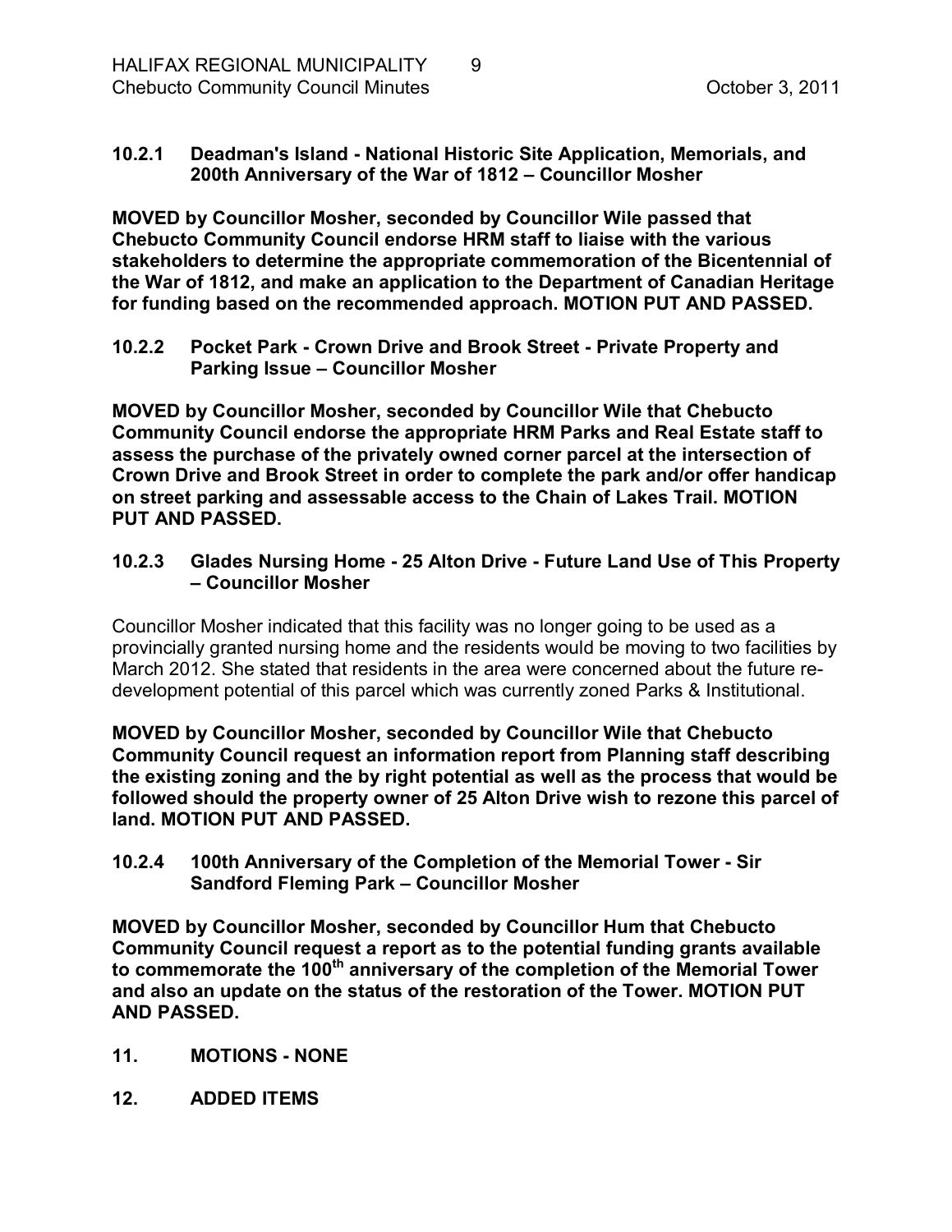### <span id="page-9-0"></span>**12.1 Public Right Away (Tow Path) on the Northwest Arm Maintenance and Access Councillor Mosher**

Councillor Mosher indicated that at a recent Public Information Meeting regarding Northwest Arm viewplanes, residents made several comments and queries about the HRM public lands along the Northwest Arm from the Dingle Park towards Purcell's Cove; making note of areas that were completely washed out and not accessible by foot. In addition, there were questions about the status or plan of future land acquisition along the water's edge.

**MOVED by Councillor Mosher, seconded by Councillor Wile that Chebucto Community Council request that staff investigate the condition of the HRM owned portions of the walkway along the Northwest Arm, from Sir Sandford Fleming Park towards Purcell's Cove and report on future restoration as well as plans for continued acquisition of shoreline property. MOTION PUT AND PASSED.** 

<span id="page-9-1"></span>**12.2 Request to Amend the C1 Zone to Remove R4 Uses Under the Mainland Land Use By-law - Councillor Mosher** 

**MOVED by Councillor Mosher, seconded by Councillor Hum that Chebucto Community Council request a staff report regarding the possibility of amending** the Halifax Mainland Land Use By-law to remove the R-4 (Multiple Dwelling) Zone **uses from the list of permitted uses in the C1 (Local Business) Zone.**

Councillor Hum requested a friendly amendment to also include C-3 areas in the motion and report. Councillor Mosher agreed.

The motion now reads:

**MOVED by Councillor Mosher, seconded by Councillor Hum that Chebucto Community Council request a staff report regarding the possibility of amending** the Halifax Mainland Land Use By-law to remove the R-4 (Multiple Dwelling) Zone **uses from the list of permitted uses in the C1 (Local Business) Zone and that C3 areas be included as well. MOTION PUT AND PASSED.** 

# <span id="page-9-2"></span>**13. NOTICES OF MOTION NONE**

## <span id="page-9-3"></span>**14. PUBLIC PARTICIPATION**

**Ms. Tamara Lorincz**, Fairview, indicated that she was the co-founder of Imagine Fairview and submitted her presentation which she reviewed for the record. Ms. Lorincz also submitted 121 additional signatures for the petition which she submitted at the June 13, 2011 Community Council meeting in opposition to the proposed development of the former Halifax West High School site located at 3620 Dutch Village Road, Case 01254.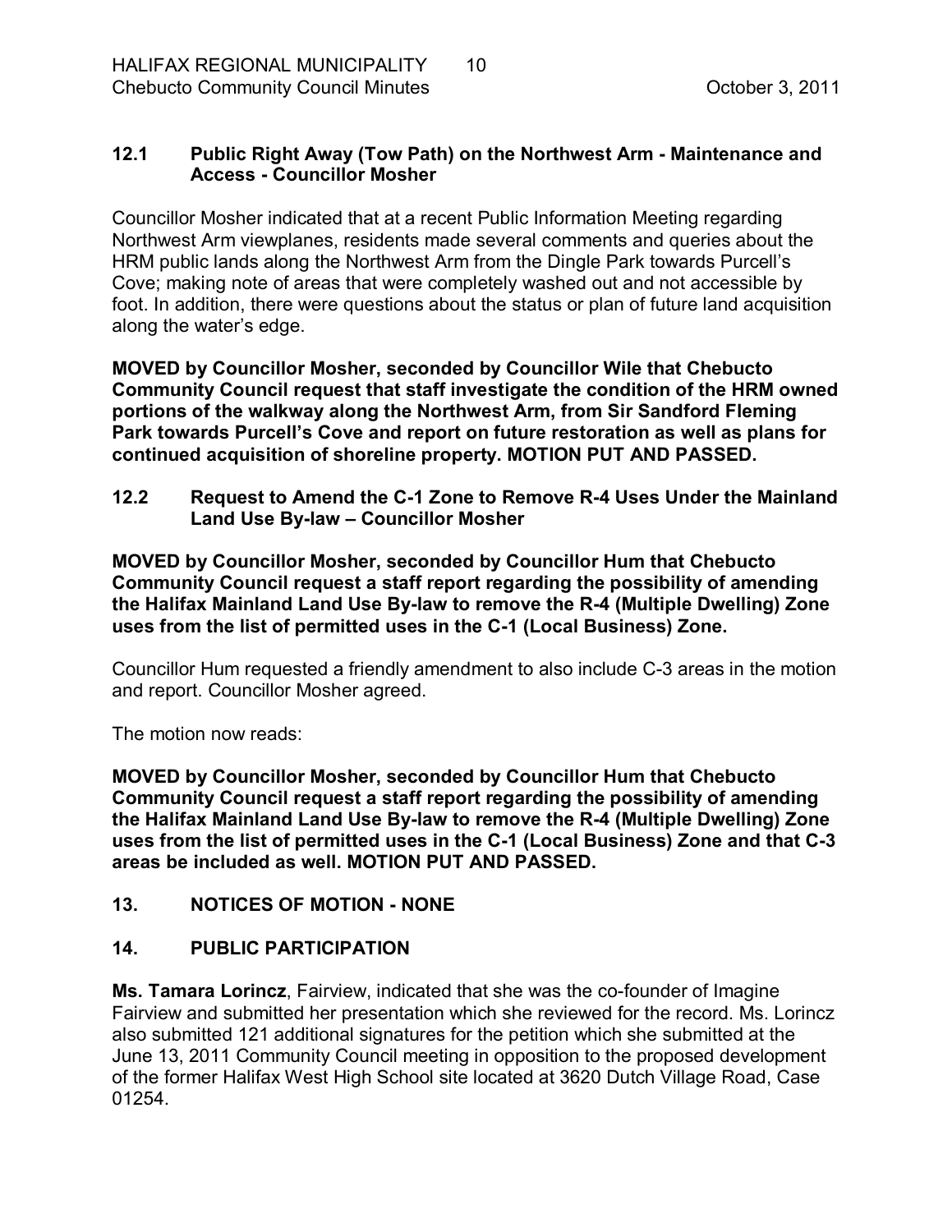Ms. Kirby Grant, Solicitor, advised that, as this matter was scheduled to go to Public Hearing, remarks regarding Case 01254 should be given at that time or submitted to the Municipal Clerk's Office as correspondence rather than during Public Participation.

**Mr. Bob McDonald**, Warwick Lane, spoke regarding the sale of lands in the Bayers Lake Business Park; noting that he believed the information report submitted under item 4.1.5 was not as thorough as it could be considering the negotiations that are taking place and that he was unsure if it had been a highly public process. He stated that the intended development had been changing and he hoped that the maps illustrating the development area were correct. Mr. McDonald advised that in July 2011 HRM awarded a substantial contact to investigate two watersheds, one of which was Birch Cove Lake; noting it was a 12 to 18 month process which was ongoing and that some members of the public made the assumption that no development would occur in that area until the process was complete. He stated that the watershed study was called for by HRM and came out of a request for a secondary planning strategy by the Regional Plan Advisory Committee; noting the second part of the study was for the Regional Park. He expressed concern that the northern part of the Bank development which seeks to expand the business park, would take place in the watershed and compromise wetlands. Mr. McDonald advised that Susies Lake and Quarry Lake were the most pristine lakes in HRM and that the Halifax Northwest Trails Association's (NWTA) recommendation would be for HRM staff to set aside land for the Regional Park first before they sell all HRM owned lands in the Bayers Lake expansion area and negotiate with the developer. He indicated it was his understanding that the proposed developer was agreeable if HRM would like to save some of the land for park use which was good.

Councillor Hum requested that Mr. McDonald's comments be forwarded to staff; noting that this was exactly the kind of thing that Regional Park and Planning Services staff were discussing. She advised that the land that is part of Bayers Lake was always meant for development; noting that the boundaries would undergo further negotiation and discussion; however, not as part of this sale of land but via a separate process.

**Mr. Bruce Smith**, Forsyth Crescent, indicated that he was a board member of the NWTA and commented on the information report submitted under item 4.1.5. He referenced the positive wording in the report regarding the parkland dedication section in particular which discusses the importance of preserving some of this land which would be a great step forward; however, he was cautious that words get translated into action. In closing, Mr. Smith advised that they would continue to work towards ensuring that the Regional Park boundaries are protected, that the watershed is protected and the developer gets what he needs.

**Mr. Cory Garnier**, Fairview, spoke about the proposed development of the former Halifax West High School site located at 3620 Dutch Village Road, Case 01254. He advised that he was part of the parent teacher association in the community and wanted to ensure there was smart development in the area.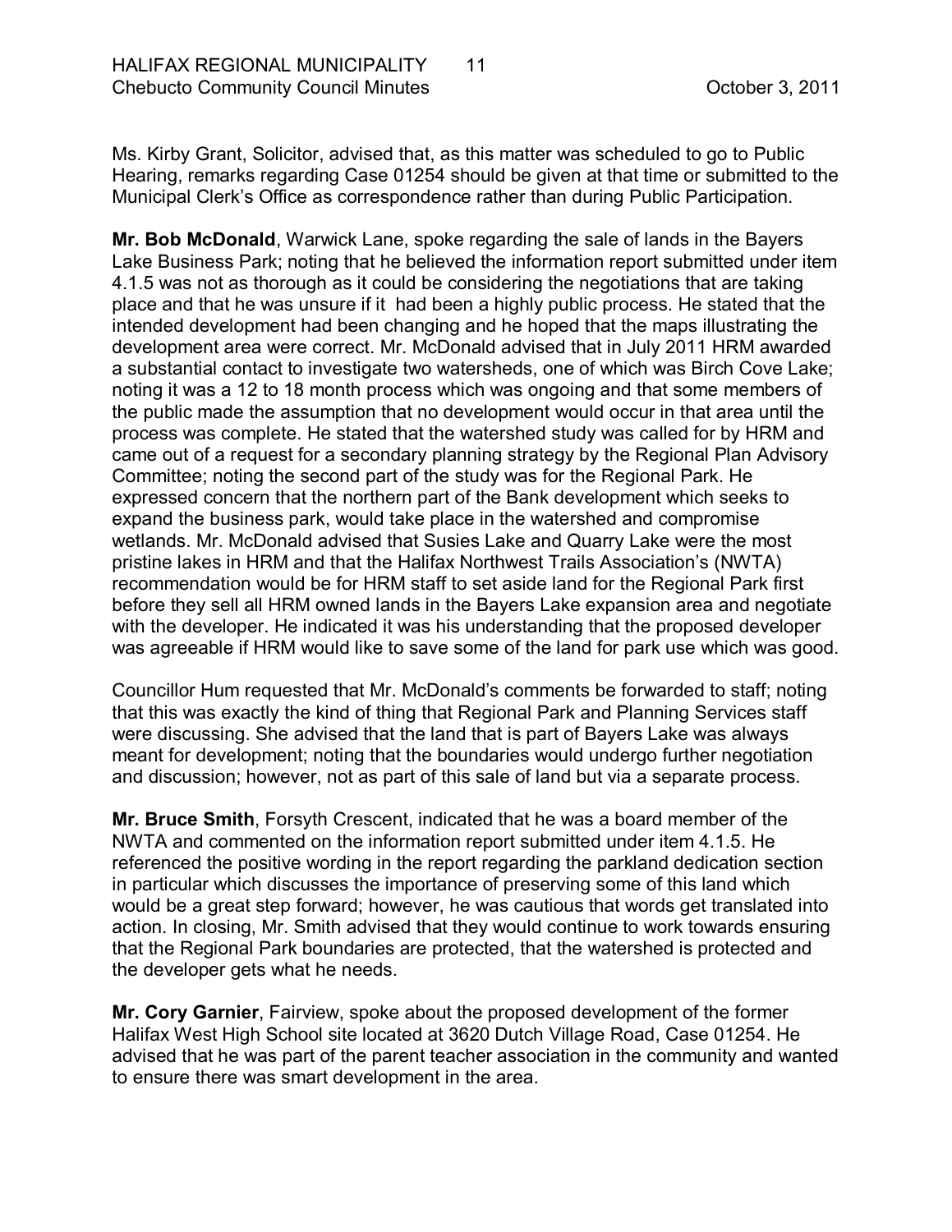Those present were reminded by Ms. Grant and Community Council that comments regarding Case 01254 should be made at the Public Hearing rather than during Public Participation.

**Ms. Diana Whalen**, MLA Halifax Clayton Park, commented on the sale of lands in Bayers Lake which will roughly double the size of the business park. She stated that the Province was excited as the development would provide them with an entrance to the wilderness area which was a big contribution on their part; noting this was done also because HRM had the foresight as part of its Regional Plan to put a Regional Park in place. She indicated that the development does provide the opportunity for a proper trail head and entrance; however, at the same time, she asked the Municipality to again consider a review to see whether the Regional Park boundary could be amended to not only make it more environmentally sensitive to protect the lakes from runoff and to provide a good buffer, and an HRM contribution to lands. Minister Whalen advised that the Province was requesting that more of this developable area remain as HRM owned land; noting that the Province had come up with 33 acres to protect and was looking for a similar gesture from HRM to a smaller extent. She stated that the Minister of the Environment had written Mayor Kelly as they were concerned about the opportunity before them. In closing, Minister Whalen indicated that there was a role for Councillors to say to staff that this is important and a win win situation; noting that the Public Information Meeting showed a positive response from the public.

Councillor Hum requested that Minister Whalen's comments be forwarded to staff.

**Ms. Wendy McDonald**, Warwick Lane, provided the following comments:

- The quality of maps attached to some recent staff reports has been insufficient
- · Hope that community engagement would be the norm once the Regional Park is finally declared and that it informs on how land is to be used
- Remind those present of the Polling District Boundary Review Public Information Meeting at the Canada Games Centre on October 5, 2011.

## <span id="page-11-0"></span>**15. NEXT MEETING DATE – November 7, 2011**

#### <span id="page-11-1"></span>**16. ADJOURNMENT**

The meeting was adjourned at 8:15 p.m.

Shawnee Gregory Legislative Assistant